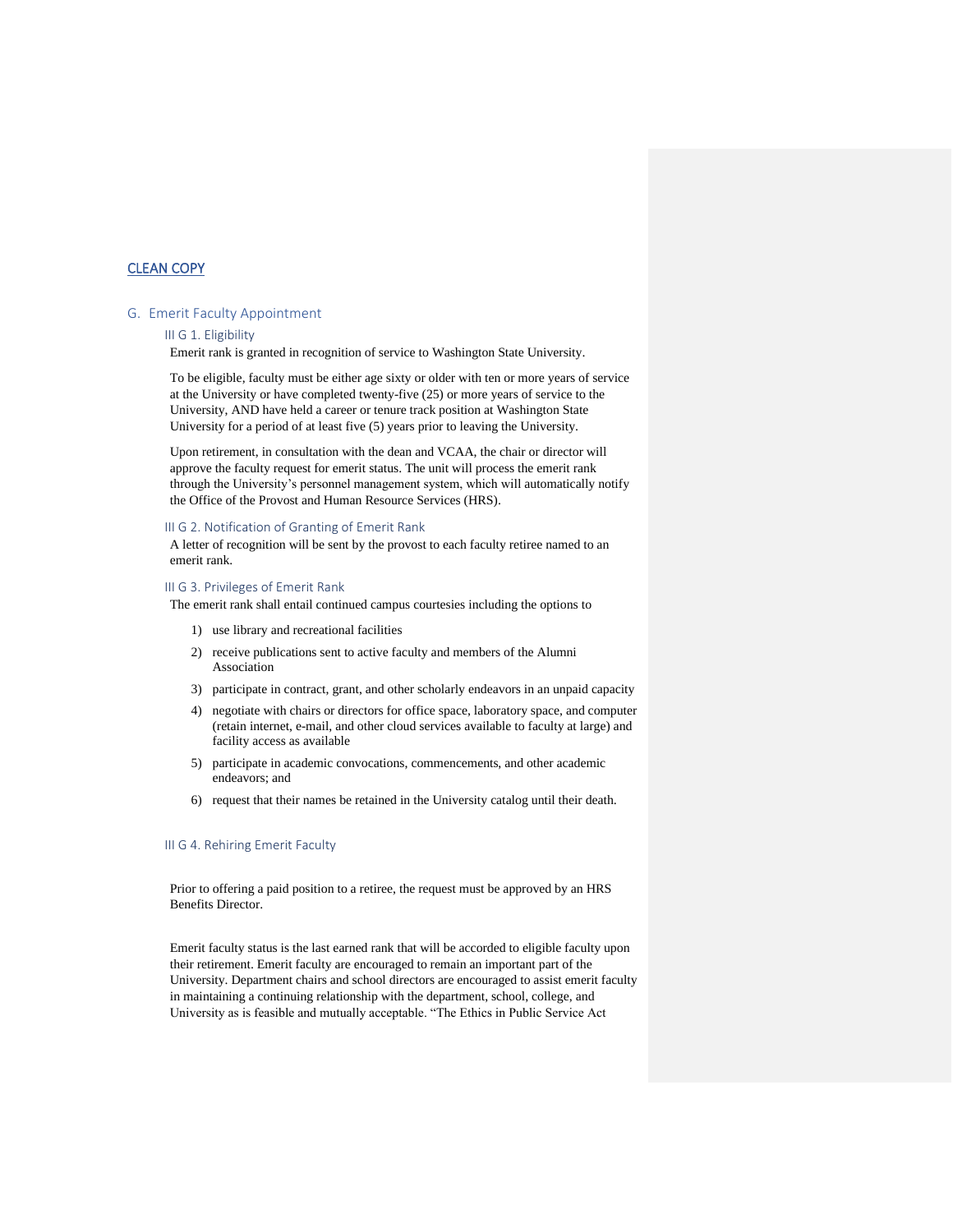(RCW 42.52) provides that state employees cannot use state resources for personal benefit or their state positions to obtain special privileges."

III G 5. Management of space and other resources used by Emerit Faculty

As noted in section III.G.3.(4), emerit faculty may negotiate with department chairs, school directors, or academic directors for the use of institutional resources. The appropriate chair or director shall be responsible for overseeing the activities of emerit faculty granted access to institutional resources. The appropriate chair or director shall be responsible for executing all faculty or PI activities outlined in the appropriate sections of the BPPM and SPPM including, but not limited to, BPPM 50.20, Access to University Facilities, and relevant Chapters within SPPM Section 4, Laboratory Safety, including SPPM 4.12, and Section 5, Chemical Hazardous Materials Safety. The chair or director will communicate and coordinate with the emeritus faculty member to ensure compliance with all relevant lab safety and health WSU policies and procedures and related federal, state, and local laws.

Chairs and directors will review emerit faculty access to institutional resources and privileges at the beginning of each biennium or more frequently, as needed to make modifications based upon the mutual benefit to WSU and emerit faculty. Renewal of access to institutional resources, such as space, is not guaranteed.

### **RED LINED**

# G. Emeritius Faculty Appointment

### III G 1. Eligibility

Emeritus rank is granted in recognition of service to Washington State University.

To be eligible, faculty must be either age sixty or older with ten or more years of service at the University or have completed twenty-five (25) or more years of service to the University, AND have held an eligible non-tenure career or tenure track rank-position at Washington State University for a period of at least five (5) years prior to leaving the University.

Upon retirement, in consultation with the dean and VCAA/chancellor, the academic chair or director and dean will approve the faculty request for eEmeriti status. The unit will process the eEmeriti rank inthrough the University's personnel management system Workday, which will automatically notify the Provost-Office of the Provost and Human Resource Services (HRS). .inform Human Resource Services to assign the eligible retiring faculty members ranks to emeritus faculty rank. Human Resource Services will note this designation on the retirement Personnel Action Form (PAF), if the assignment has occurred by the time the form is initiated.

#### III G 2. Notification of Granting of Emeritus Rank

A letter of recognition will be sent by the provost to each faculty retiree named to an emeritius rank.

# III G 3. Privileges of Emeritus Rank

The eEmeritius rank shall entail continued campus courtesies including the options to

1) use library and recreational facilities;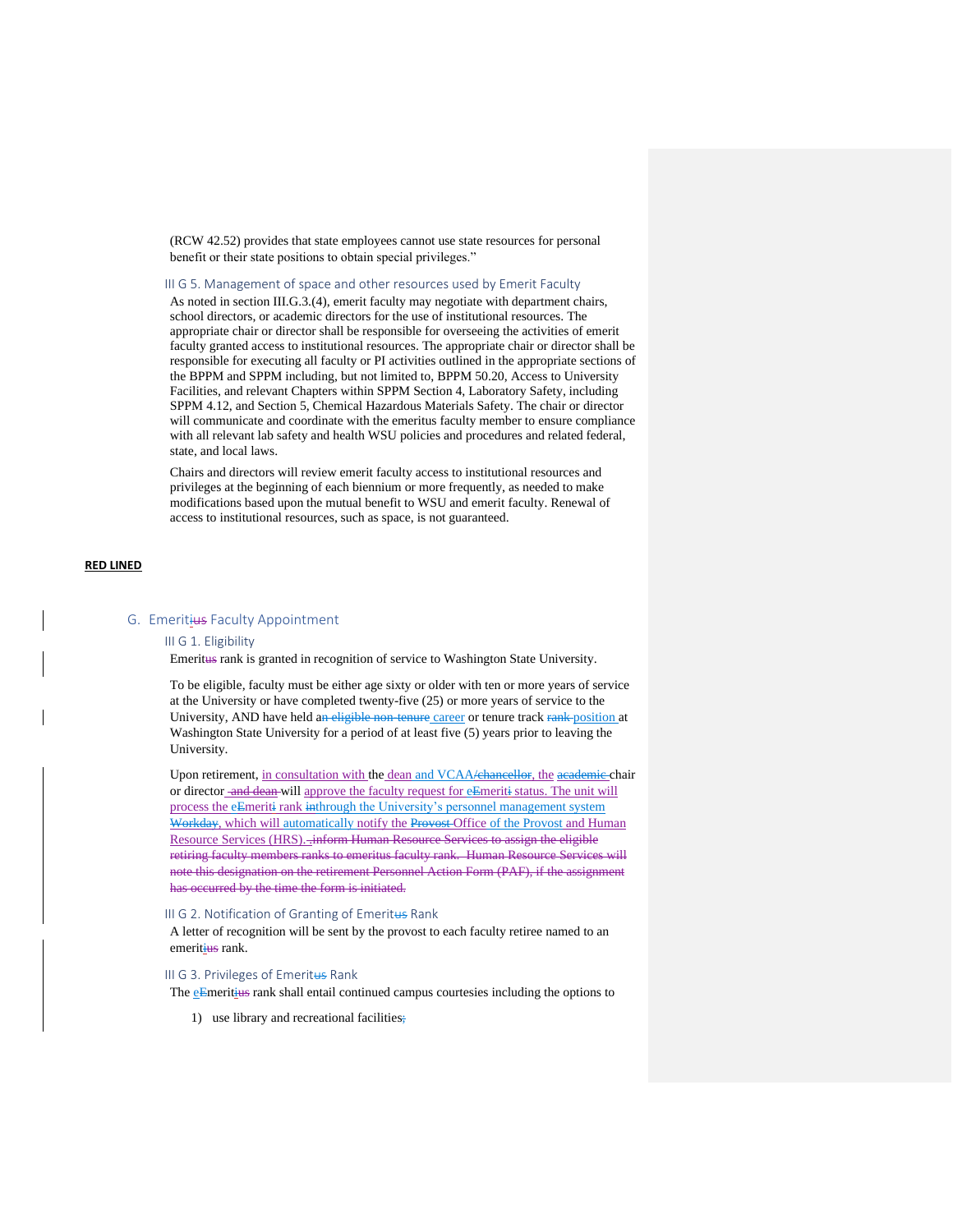- 2) receive publications sent to active faculty and members of the Alumni Association;
- 3) participate in contract, grant, and other scholarly endeavors in an unpaid capacity;
- 4) negotiate with academic chairs or directors for office space, laboratory space, and computer (retain internet, e-mail, and other cloud services available to faculty at large) and facility access as available;
- 5) participate in academic convocations, commencements, and other academic endeavors, i and
- 6) request that their names be retained in the University catalog until their death.

# III G 4. Rehiring Emerit Faculty

Prior to offering a paid position to a retiree, the request must be approved by an HRS Benefits Director.

Emeritius faculty status is the last earned rank that will be accorded to eligible faculty upon their retirement. Emeritius faculty are encouraged to remain an important part of the University. Department chairs and unit school directors are encouraged to assist emeritius faculty in maintaining a continuing relationship with the department, school, college, and University as is feasible and mutually acceptable. "The Ethics in Public Service Act (RCW 42.52) provides that state employees cannot use state resources for personal benefit or their state positions to obtain special privileges."

III G 54. Management of space and other resources used by Emeritus Faculty

As noted in section III.G.3.(4),  $e^{\text{Emeritus}}$  faculty may negotiate with  $\alpha$  and  $\alpha$  chairs, school directors or academic directors for the use of institutional resources. The appropriate chair or /director shall be responsible for overseeing the activities of emeritus faculty granted access to institutional resources. The appropriate chair or /director shall be responsible for executing all faculty or  $/PI$  activities outlined in the appropriate sections of the BPPM and SPPM including, but not limited to, BPPM 50.20, Access to University Facilities, and relevant Chapters within SPPM Section 4, Laboratory Safety, including SPPM 4.12,and Section 5, Chemical Hazardous Materials Safety. The chair or  $\overline{A}$  /director will communicate and coordinate with the  $\overline{e}$ **Emeritus**  $\overline{f}$ **Eaculty member to ensure** compliance with all relevant lab safety and health WSU policies and procedures and related federal, state, and local laws.

Chairs and **dD**irectors will review emeritus faculty access to institutional resources and privileges at the beginning of each biennium or more frequently, as needed to make modifications based upon the mutual benefit to WSU and emeritus faculty. Renewal of access to institutional resources, such as space, is not guaranteed.

**Formatted:** Font: (Default) Times New Roman

**ORIGINAL**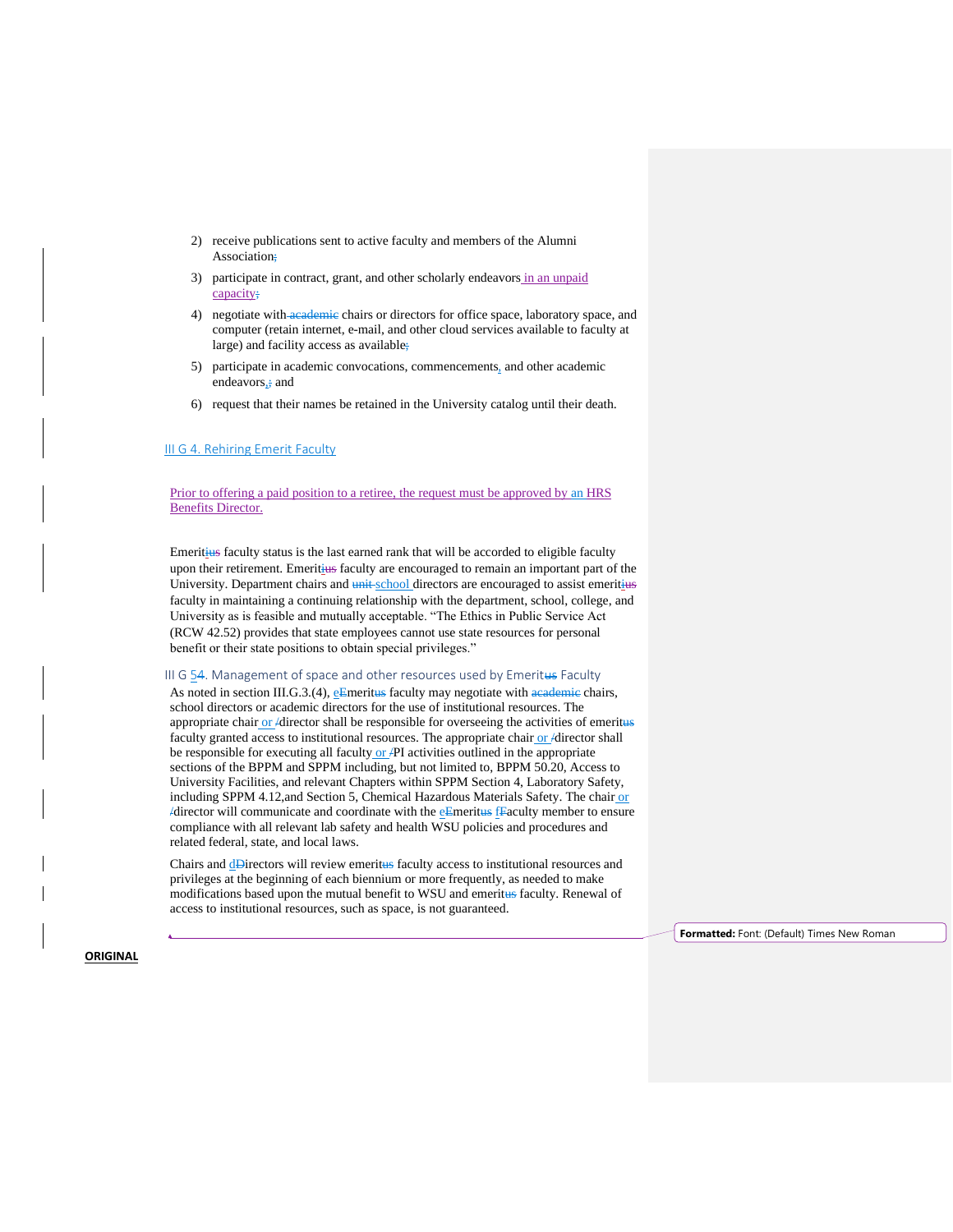# III G. Emeritus Faculty Appointment

### III G 1. Eligibility

Emeritus rank is granted in recognition of service to Washington State University.

To be eligible, faculty must be either age sixty or older with ten or more years of service at the University or have completed twenty-five (25) or more years of service to the University, AND have held an eligible career or tenure track rank at Washington State University for a period of at least five (5) years prior to leaving the University.

Upon retirement, the chair or director will inform Human Resource Services to assign the eligible retiring faculty members ranks to emeritus faculty rank. Human Resource Services will note this designation on the retirement Personnel Action Form (PAF), if the assignment has occurred by the time the form is initiated.

### III G 2. Notification of Granting of Emeritus Rank

A letter of recognition will be sent by the provost to each faculty retiree named to an emeritus rank.

#### III G 3. Privileges of Emeritus Rank

The Emeritus rank shall entail continued campus courtesies including the options to

- 1) use library and recreational facilities;
- 2) receive publications sent to active faculty and members of the Alumni Association;
- 3) participate in contract, grant, and other scholarly endeavors;
- 4) negotiate with academic chairs or directors for office space, laboratory space, and computer (retain internet, e-mail, and other cloud services available to faculty at large) and facility access as available;
- 5) participate in academic convocations, commencements and other academic endeavors; and
- 6) request that their names be retained in the University catalog until their death.

Emeritus Faculty may have other privileges accorded to the faculty that are defined elsewhere in the Faculty Manual or in other university, college, and/or unit documents (e.g. bylaws for individual colleges or graduate programs). However, those privileges do not include voting privileges for tenure/promotion, hiring, or election of faculty senate representatives. Emeritus Faculty must adhere to The Ethics in Public Service Act (RCW 42.52).

Emeritus faculty status is the last earned rank that will be accorded to eligible faculty upon their retirement. Emeritus faculty are encouraged to remain an important part of the University. Department chairs and unit directors are encouraged to assist emeritus faculty in maintaining a continuing relationship with the department, school, college, and University as is feasible and mutually acceptable.

# III G 4. Management of space and other resources used by Emeritus Faculty

As noted in section III.G.3.(4), Emeritus faculty may negotiate with academic chairs or directors for the use of institutional resources. The appropriate chair/director shall be responsible for overseeing the activities of emeritus faculty granted access to institutional resources. The appropriate chair/director shall be responsible for executing all faculty/PI